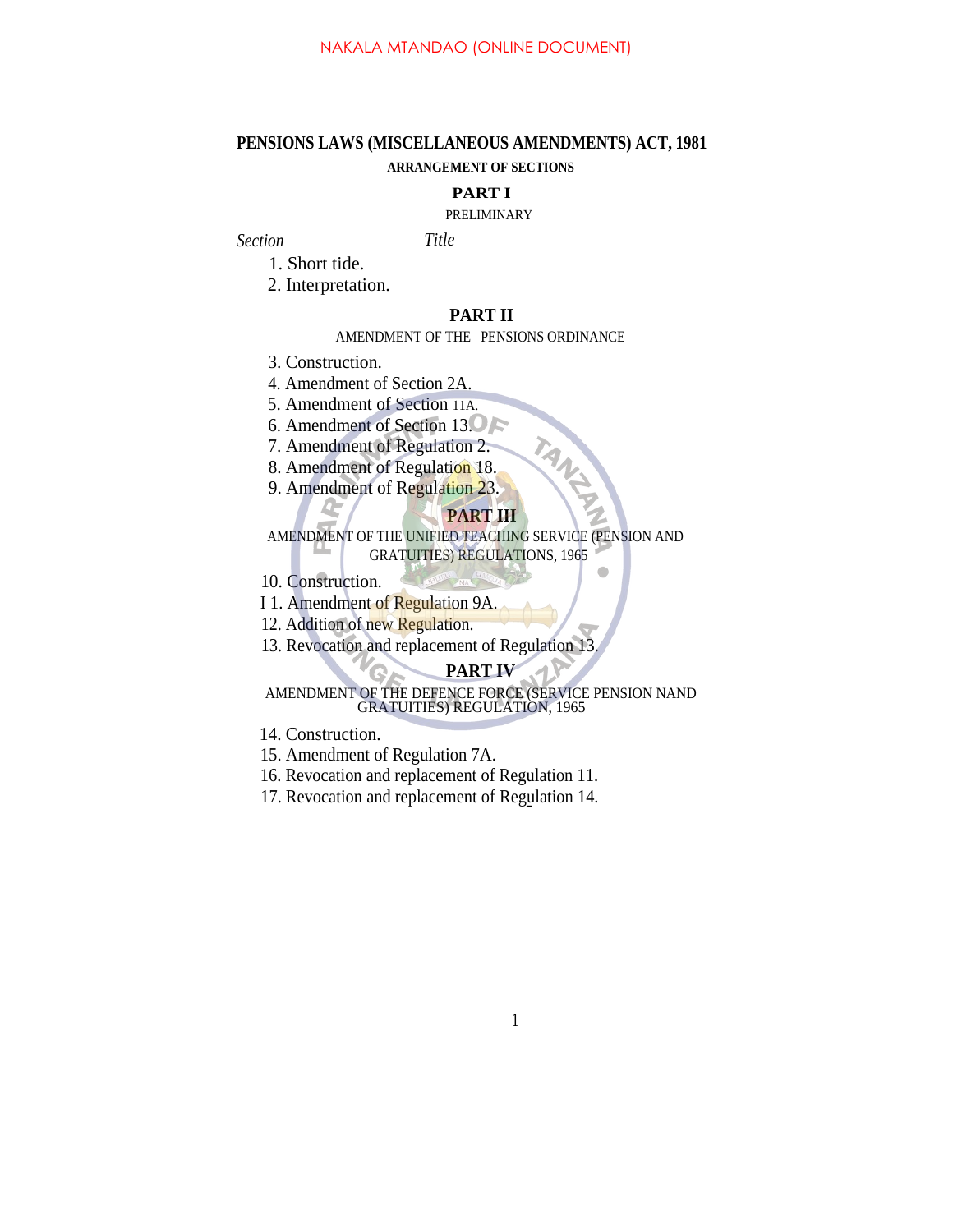## **THE UNITED REPUBLIC OF TANZANIA**



No. 15 OF 1981

I ASSENT, Wiig *President*

D

7THSEPTEMBER, 1981

# **An Act to amend certain written laws relating to pensions**  $\left( \begin{array}{cc} \bullet & \bullet & \bullet \end{array} \right)$

Or

ENACTED by the Parliament of the United Republic of Tanzania.

### **PART I** PRELIMINARY

**1.** This Act may be cited as the Pensions Laws (Miscellaneous Amendments) Act, 1981.

2. In this Act unless the context otherwise requires-<br> **2.** Interpretation<br>
Cap. 371 "the Ordinance" means the Pensions Ordinance;

''Regulations'' means the Pensions Regulations set out in the schedule to the Ordinance.

# **PART II**

## AMENDMENT OF THE PENSIONS ORDINANCE

**3.** This Part shall be read as one with the Ordinance. Construction

**4.** Section 2A of the Ordinance is hereby amended In paragraph (b) by deleting the words ''President's Office'' wherever they occur and substituting for them the words ''to the Prime Minister'.

**5.** Section 11A of the Ordinance is hereby amended by deleting the whole of subsection (1) and substituting for it the following subsection:-

 $''(1)$  In this section "Minimum pension" means a specifled amount of money which may, from time to time, by order published in the *Gazette,* be declared by the President, as the minimum pension.''.

Amendment of section 2A

Amendment of section 11

Short tide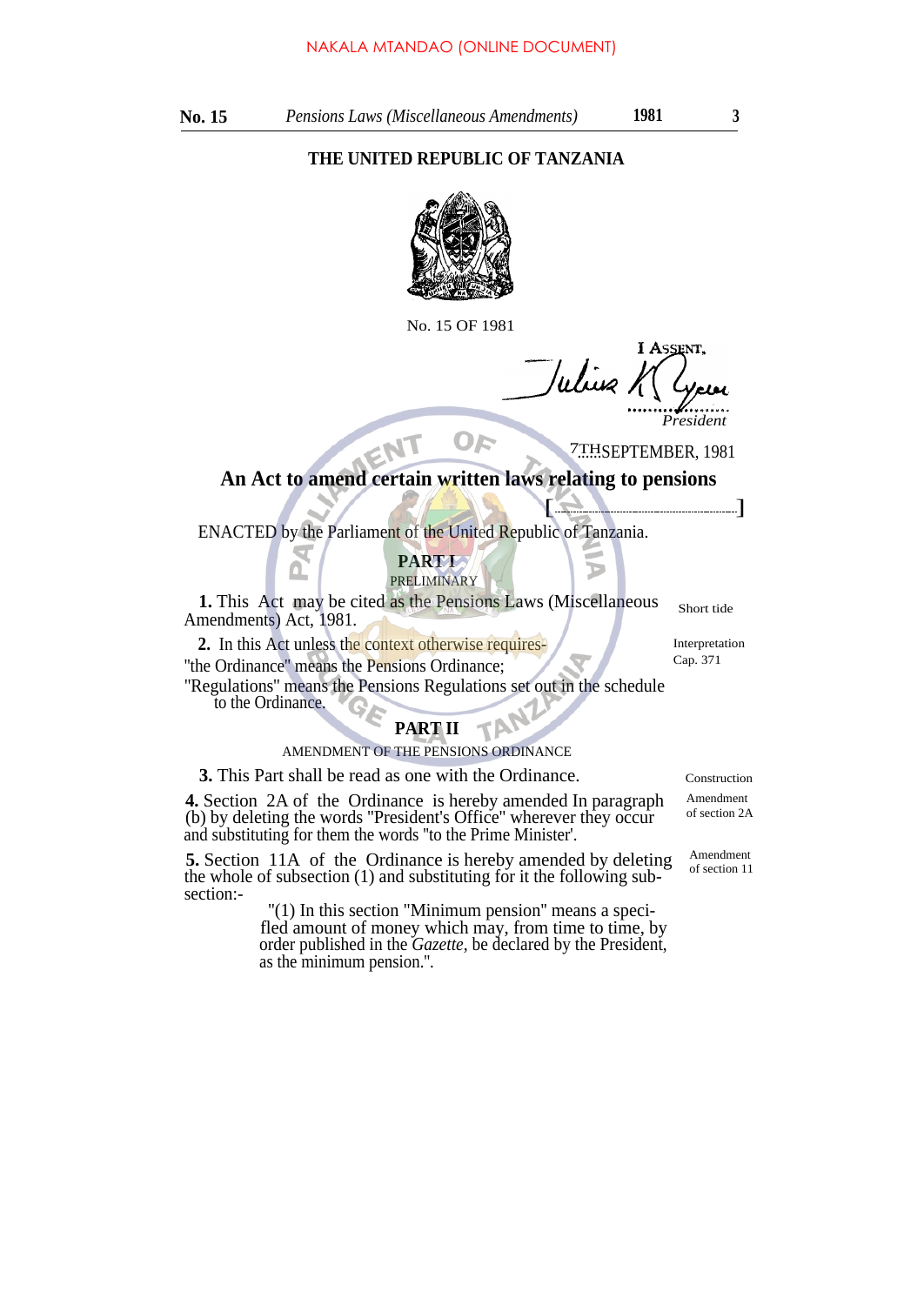Amendment of section 13

Amendment of Regulation 2

Amendment of Regulation 18

of Regulation 23

 **6.** Section 13 of the Ordinance is hereby amended by deleting the phrase ''may with his consent if the appropriate authority thinks fit''. which appears in the fifth line and substituting for it the word ''shall.

**7.** Regulation 2 of the Regulation is hereby amended by deleting the word ''President'' which appears in the fifth line and substituting for it the words ''Prime Minister''

**8.** Regulation 1.8 of the Regulations is hereby amended in paragraph (b) of sub-regulation (1) by deleting the word ''President'' wherever

it appears and substituting for it the words ''Prime Minister's Office'' Amendment **9.** Regulation 23 of the Regulations is hereby revoked and replaced by the following regulation-

> "Gratuity **23.**-(1) Subject to the provisions of these Regulations and reduced any officer who qualifies for a pension under the Ordinance Pension may, on retirement be granted-

> > (a) a reduced annual pension of an amount equal to onehalf. of the specified amount',

(b) a reduced pension gratuity equal to twelve and one-

half times the amount of the reduction so made in the pension unless the said officer exercises an option in writing to be paid in lieu of such gratuity and reduced pension, such specified amount:

Provided that in the application of this Regulation, the officer shall not be entitled to a minimum, pension under section 11A Of the Ordinance.

(2) For the purpose of this regulation ''Specified amount'" means an annual amount equal to one-six hundredth of an officer's annual pensionable emoluments for each completed month of his pensionable service.

(3) If an officer exercises the option, his decision shall be irrevocable so far as concerns any pension granted to him under these Regulations.

(4) The exercise of any option made under the provisions of this section shall be in writing addressed to the appropriate authority.''

### **PART III**

### AMENDMENTS TO THE UNIFIED TEACHING SERVICE (PENSIONS AND GRATUITIES) REGULATIONS, 1965

Construction G.N. 1965 No. 304

**10.** This Part shall be read as one with the Unified Teaching Service (Pensions and Gratuities) Regulations, 1965.

Amendment **11.** Regulation 9A of the Unified Teaching Service (Pensions and of Regulation Gratuities) Regulations, 1965, is hereby amended by deleting the whole 9A of sub-regulation (1) and substituting for it the following new subregulation: -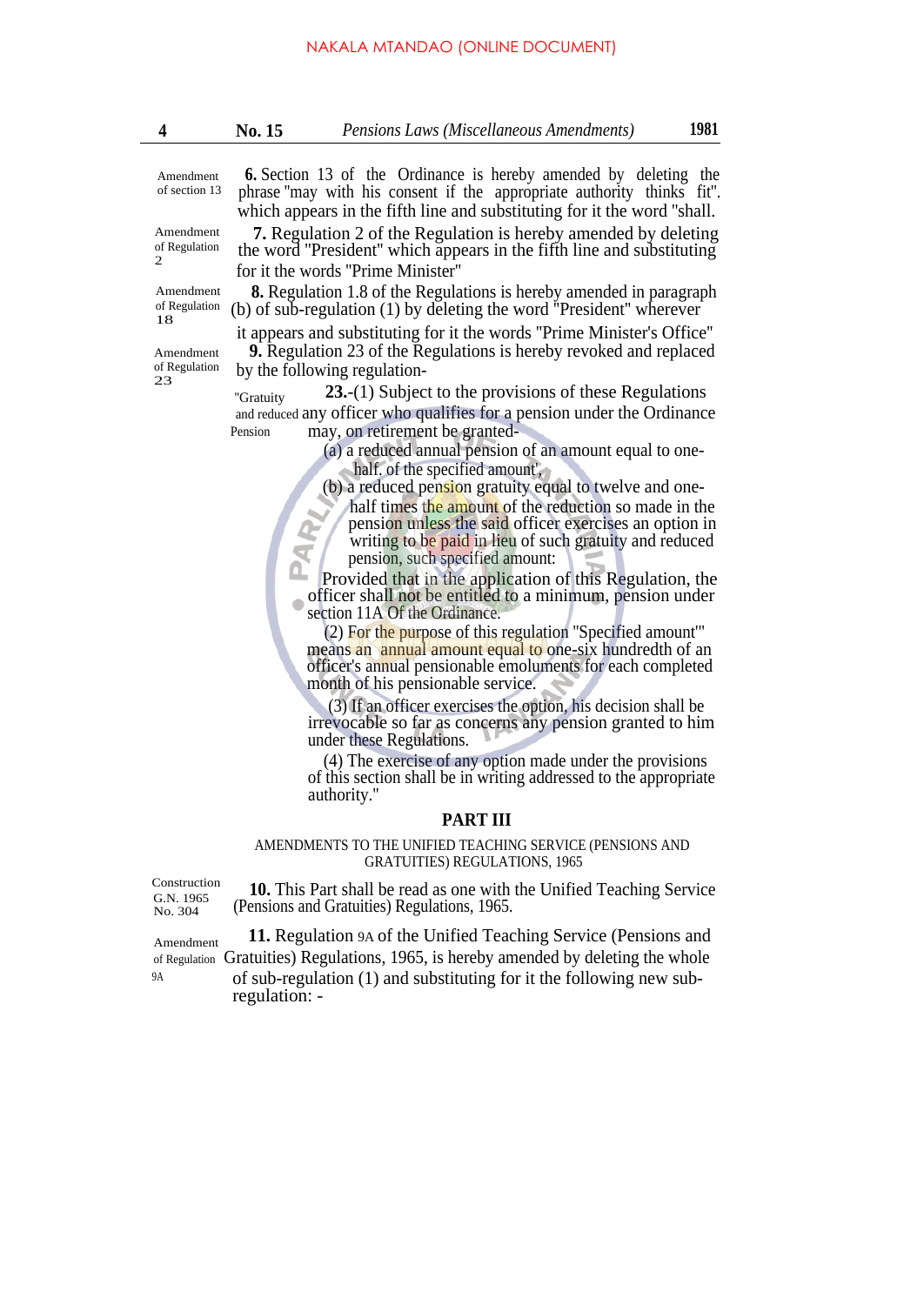$'(1)$  In this Regulation, minimum pension" means a specified amount of money which may, from time to time, by an order published in the Gazelle, be declared by the Presidents the minimum pension.''.

**12.** The Unified Teaching Service (Pensions and Gratuities) Regulations, 1965, are hereby amended by adding immediately after regulation 12 the following new regulation: -

of pension on re-employment

sion and gratuity

"Suspension 12A. If a teacher to whom a pension has been granted under these Regulations is re-employed or re-appointed to an office in the public service, the payment of his pension shall be suspended during the period of his re-employment or re-appointment.''.

**13.** Regulation 13 of tile Unified Teaching Service (Pensions and Gratuities) Regulations, 1965, is hereby revoked and replaced by the following new Regulation: -

 **13A.**-(1) Subject to the provisions of these Regulations any teacher who qualities for pension under these Regulations may, on retirement be granted- "Rate of pen-

(a) a reduced annual pension of an amount equal to one. half of the specified amount;

(b) a reduced pension gratuity equal to twelve and one-

half times the amount of the reduction so made in the pension unless the said teacher exercises an option in

writing to be paid in lieu of such gratuity and reduced Pension. such specified amount:

Provided that in the application of this Regulation, the teacher shall not be entitled to a minimum pension under Regulation 9A of these Regulations.

(2) For the purpose of this regulation ''specified amount'' means an annual amount equal to one-six hundredth of a teacher's annual pensionable emoluments for each com. pleted month of his pensionable service.

(3) If a teacher exercises the option his decision shall be irrevocable so far as concerns any pension granted to him under these Regulations.

(4) The exercise of any option made under the provisions of this Regulation shall be in writing addressed to the Board."

### **PART IV**

AMENDMENT OF THE DEFENCE FORCES (SERVICE PENSIONS AND GRATU-ITIES) REGULATIONS, 1968

**14.** This Part shall be read as one with the Defence Forces (Service Pensions and Gratuities) Regulations, 1968.

Construction G.N 1968 No. 52

Revocation of Regulation 13

Addition of new Regulation 12A